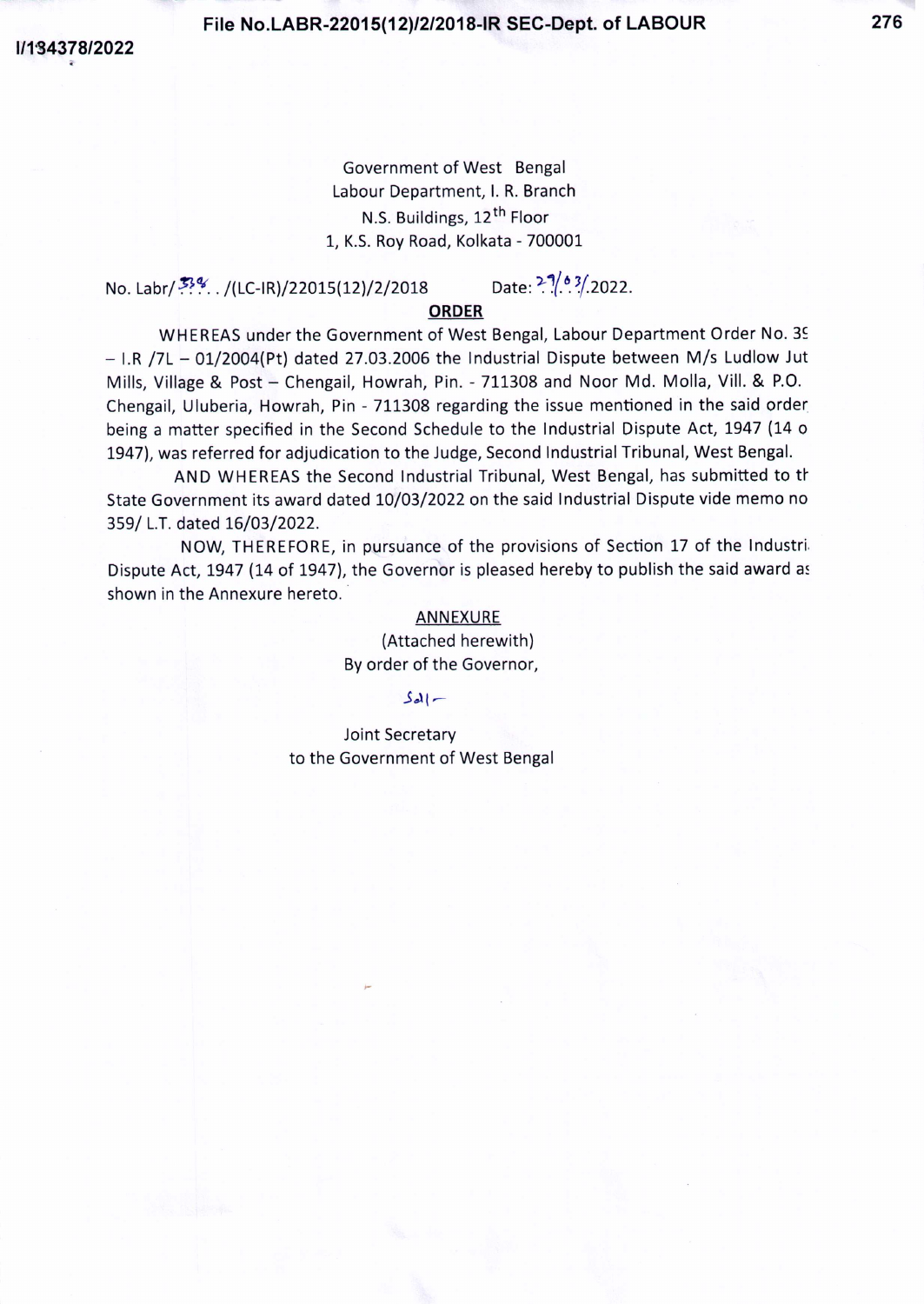## *'184378/2022*

No. Labr/ $\frac{339}{157}$ (f)/(LC-IR)

Date: $\frac{29/63}{22022}$ .

Copy, with a copy of the Award, forwarded for information and necessary action to:

- 1. M/s Ludlow Jute Mills, Village & Post Chengail, Howrah, Pin -711308.
- 2. Noor Md. Molla, Vill. & P.O. Chengail, Uluberia, Howrah, Pin -711308.
- 3. The Assistant Labour Commissioner, W.B. In-Charge, Labour Gazette.
- 4. The O.S.D. & E.O. Labour Commissioner, W.B. New Secretariate Buildings, 1, K. S. Roy Road, 11<sup>th</sup> Floor, Kolkata- 700001. 5. The Deputy Secretary, IT Cell, Labour Department, with the request
	- to cast the Award in the Department's website.



Joint Secretary

 $\begin{equation*} \begin{array}{c} \text{Note: } \dots \dots / \text{1C-IR} \\ \text{Conv forwarded for information to:} \end{array} \end{equation*}$ Copy forwarded for information to:

1. The Judge, Second Industrial Tribunal, West Bengal with reference to his Memo No.359/ L.T. dated 16/03/2022.

2.The Joint Labour Commissioner (Statistics), West Bengal, 6, Church Lane, Kolkata -700001.

Joint Secretary